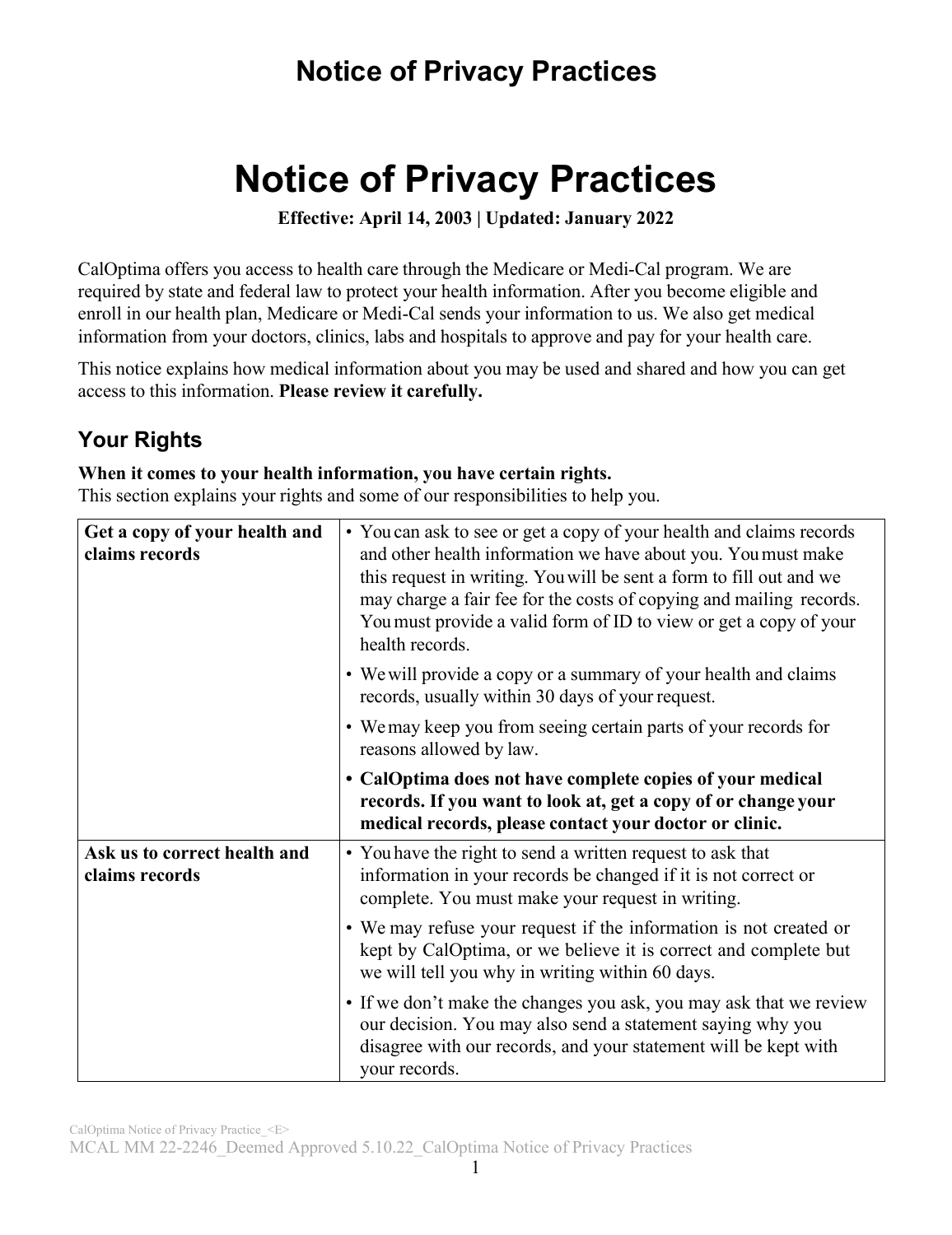| Request confidential | • You can ask us to contact you by your preferred method of contact          |
|----------------------|------------------------------------------------------------------------------|
| communications       | (for example, home or work phone) or to send mail to a different<br>address. |
|                      | • We will consider all fair requests. We must say "yes" if you tell us       |
|                      | you would be in danger if we do not.                                         |

PRI-041-329 (05/17)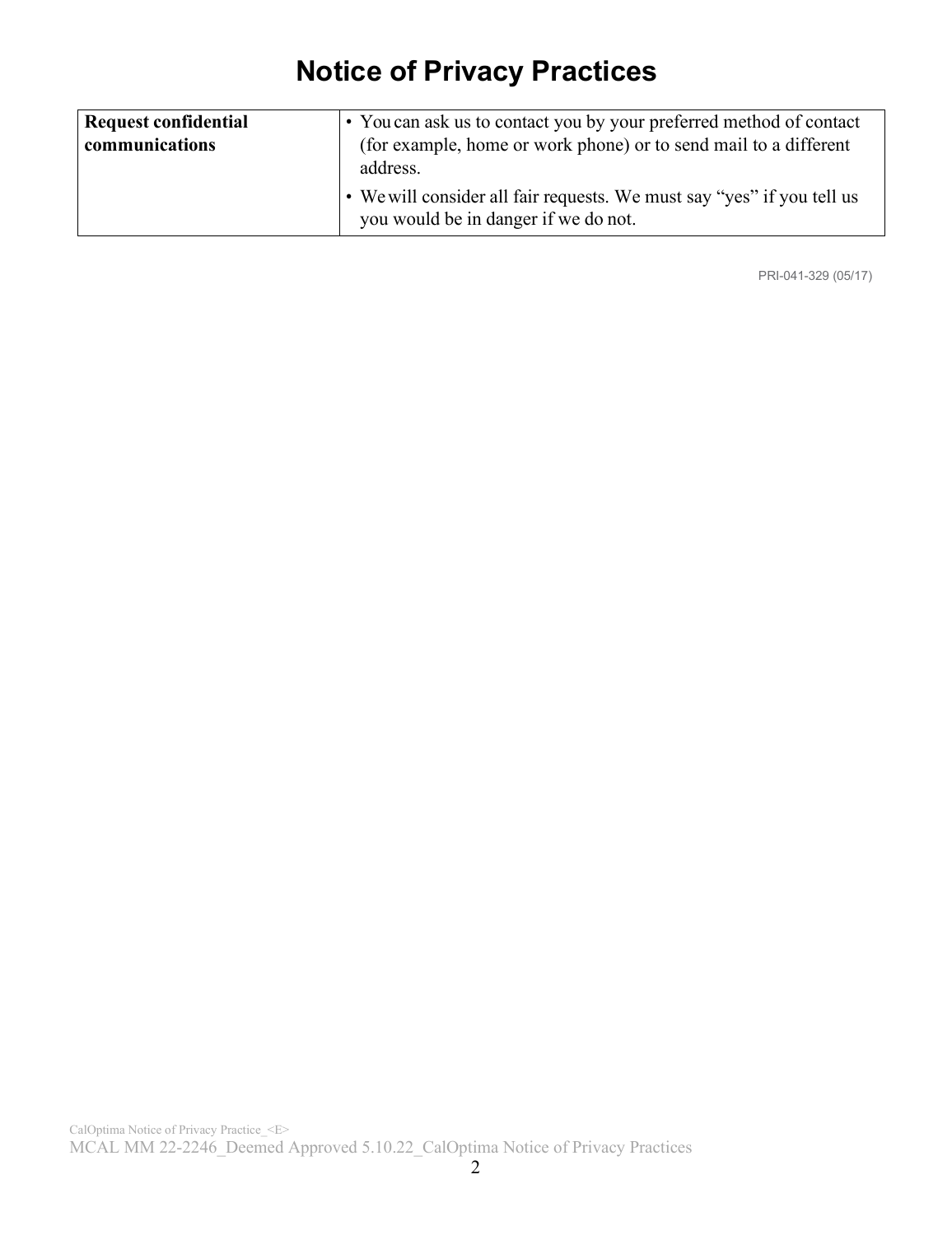| Ask us to limit what we use or<br>share                  | • You can ask us not to use or share certain health information for<br>treatment, payment or our operations.                                                                                                                                                                                                                    |
|----------------------------------------------------------|---------------------------------------------------------------------------------------------------------------------------------------------------------------------------------------------------------------------------------------------------------------------------------------------------------------------------------|
|                                                          | • We are not required to agree to your request, and we may say "no"<br>if it would affect your care.                                                                                                                                                                                                                            |
| Get a list of those with whom<br>we shared information   | • You can ask for a list of the times we shared your health<br>information during the past 6 years before the date you ask.                                                                                                                                                                                                     |
|                                                          | • You have the right to request a list of what information was<br>shared, who it was shared with, when it was shared and why.                                                                                                                                                                                                   |
|                                                          | • We will include all the disclosures, except for those about<br>treatment, payment and health care operations, and certain other<br>disclosures (such as any you asked us to make).                                                                                                                                            |
| Get a copy of this privacy<br>notice                     | • You can ask for a paper copy of this notice at any time, even if you<br>have agreed to accept the notice electronically. We will offer you a<br>paper copy in good time.                                                                                                                                                      |
|                                                          | • You can also find this notice on our website at www.caloptima.org.                                                                                                                                                                                                                                                            |
| Choose someone to act for<br>you                         | • If you have given someone medical power of attorney or if<br>someone is your legal guardian, that person can use your<br>rights and make choices about your health information.                                                                                                                                               |
|                                                          | • We will make sure the person has this authority and can act for you<br>before we take any action.                                                                                                                                                                                                                             |
| File a complaint if you feel<br>your rights are violated | • If you feel we have violated your rights, you can complain by<br>contacting us using the information in this notice.                                                                                                                                                                                                          |
|                                                          | • We will not retaliate against you for filing a complaint.                                                                                                                                                                                                                                                                     |
| Use a self-pay restriction                               | • If you pay the whole bill for a service, you can ask your doctor not<br>to share the information about that service with us. If you or your<br>provider submits a claim to CalOptima, we do not have to agree to<br>a restriction. If a law requires the disclosure, CalOptima does not<br>have to agree to your restriction. |

#### **For certain health information, you can tell us your choices about what we share.**

If you have a preference for how we share your information in the situations below, please contact us. In most cases, if we use or share your Protected Health Information (PHI) outside of treatment, payment or operations, we must get your written permission first. If you give us your permission, you may take it back in writing at any time. We can't take back what we used or shared when we had your written permission, but we will stop using or sharing your PHI in the future.

| In these cases, you have both   | • Share information with your family, close friends or others |
|---------------------------------|---------------------------------------------------------------|
| the right and choice to tell us | involved in payment for your care                             |
| $\pm$ to:                       | $\cdot$ Share information in a disaster relief situation      |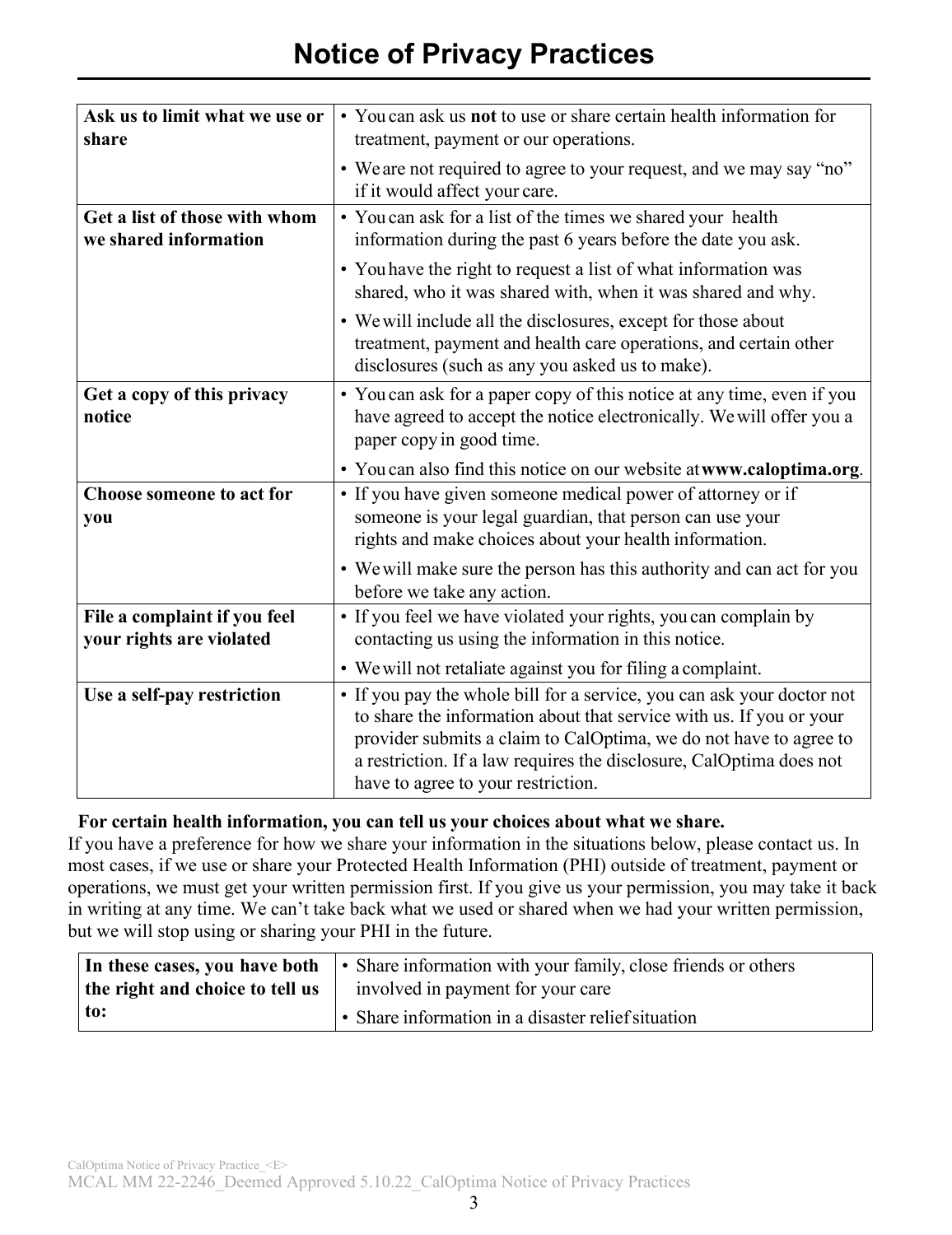| In these cases we <i>never</i> share | • Psychotherapy Notes: We must obtain your authorization for any      |
|--------------------------------------|-----------------------------------------------------------------------|
| your information unless you          | use or disclosure of psychotherapy notes, except to carry out certain |
| give us written permission:          | treatment, payment or health care operations.                         |
|                                      | • Marketing purposes                                                  |
|                                      | • Sale of your information                                            |

#### **Our Uses and Disclosures**

Your information may be used or shared by CalOptima only for treatment, payment and health care operations related with the Medicare or Medi-Cal program in which you are enrolled. We may use and share your information in health information exchanges with providers involved in the care you receive. The information we use and share includes, but is not limited to:

- Your name
- Address
- History of care and treatment given to you
- Cost or payment for care

| Help manage the health care<br>treatment you receive    | • We can use your health<br>information and share it with<br>professionals who are treating you.                                                                                                                                              | <b>Example:</b> A doctor sends us<br>information about your<br>diagnosis and treatment plan<br>so we can arrange additional<br>services. We will share<br>information with doctors,<br>hospitals and others in order<br>to get you the care you need.          |
|---------------------------------------------------------|-----------------------------------------------------------------------------------------------------------------------------------------------------------------------------------------------------------------------------------------------|----------------------------------------------------------------------------------------------------------------------------------------------------------------------------------------------------------------------------------------------------------------|
| <b>Run our organization (health</b><br>care operations) | • We can use and share your<br>information to run our organization<br>and contact you when necessary.<br>• We are not allowed to use genetic<br>information to decide whether<br>we will give you coverage and<br>the price of that coverage. | <b>Example:</b> We use health<br>information about you to<br>develop better services for<br>you, which may include<br>reviewing the quality of care<br>and services you receive. We<br>may also use this information<br>in audits and fraud<br>investigations. |

#### **Some examples of how we share your information with those involved with your care:**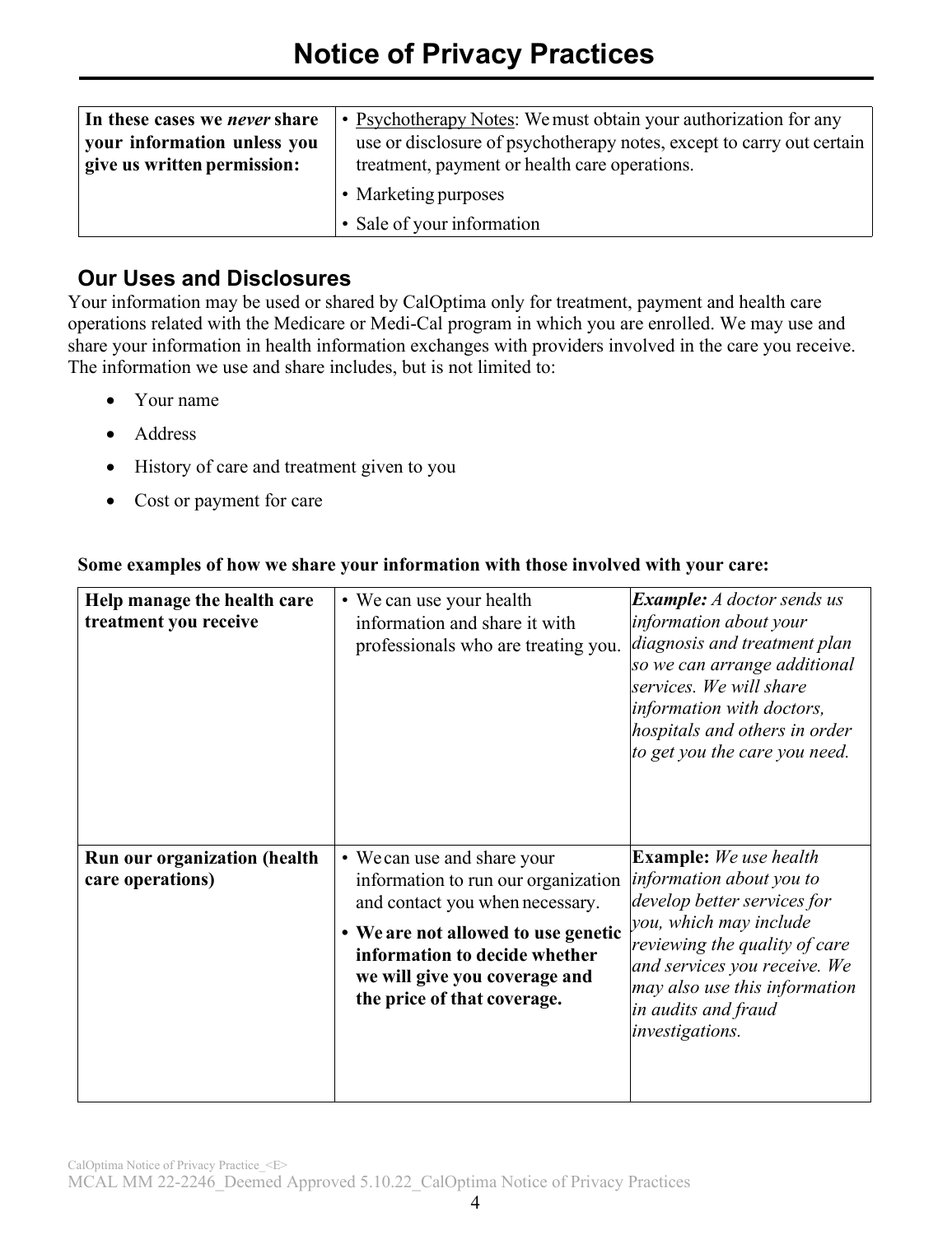| NULIUS UI FIIVAUV FIAULIUSS  |                                                                                                                                                                                         |                                                                                                                                                                                                             |
|------------------------------|-----------------------------------------------------------------------------------------------------------------------------------------------------------------------------------------|-------------------------------------------------------------------------------------------------------------------------------------------------------------------------------------------------------------|
| Pay for your health services | • We can use and share your<br>health information as we pay for<br>your health services.                                                                                                | <b>Example:</b> We share<br>information with the doctors,<br>clinics and others who bill us<br>for your care. We may also<br>forward bills to other health<br>plans or organizations for<br><i>payment.</i> |
| Administer your plan         | • We may share your health<br>information with the Department<br>of Health Care Services (DHCS)<br>or the Centers for Medicare &<br>Medicaid Services (CMS) for plan<br>administration. | <b>Example:</b> DHCS contracts<br>with us to provide a health<br>plan, and we provide DHCS<br>with certain statistics.                                                                                      |

### **How else can we use or share your health information?**

We are allowed or required to share your information in other ways — usually in ways that promote the public good, such as public health and research. We have to meet many conditions in the law before we can share your information for these purposes.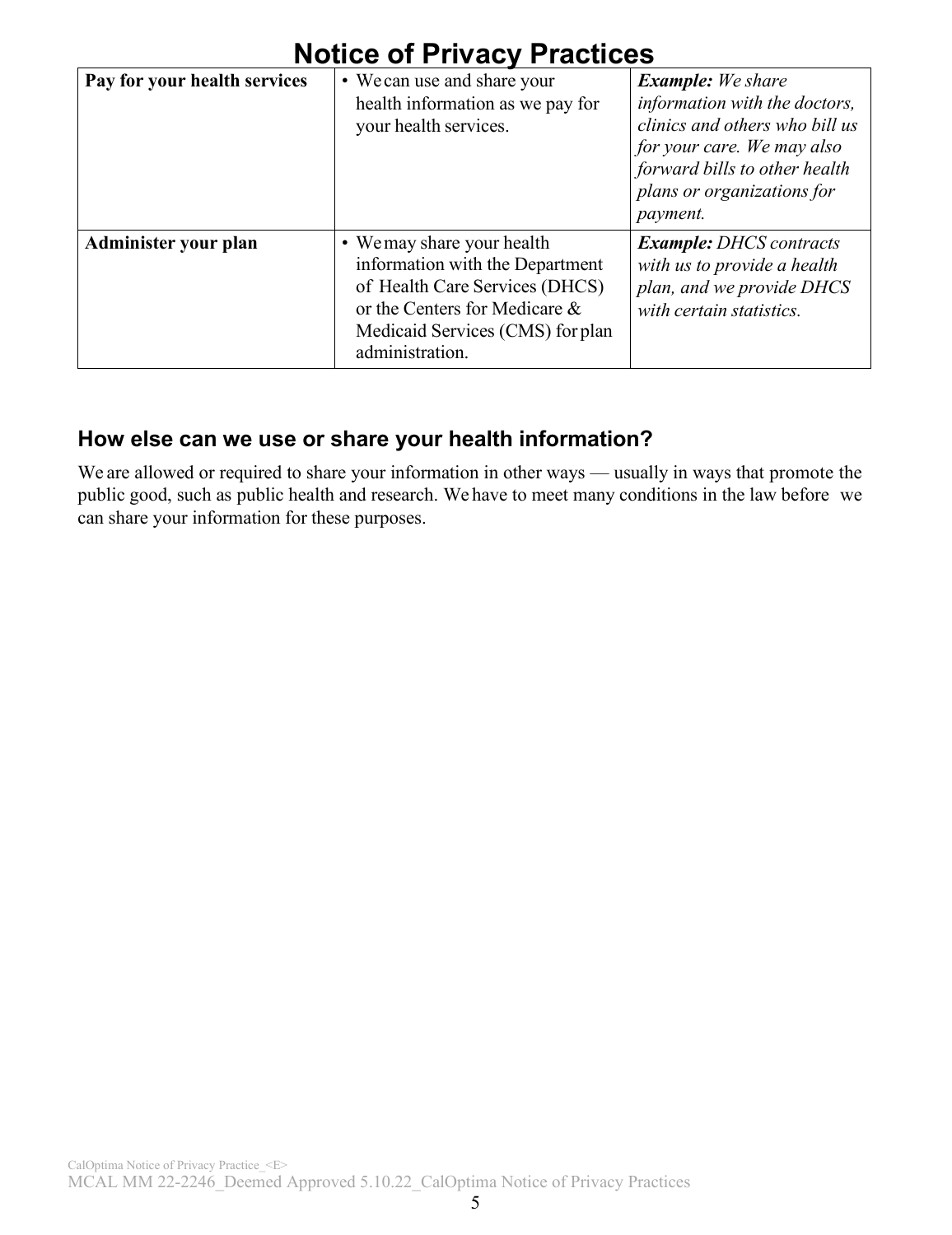| Help with public health and<br>safety issues                     | We can share health information about you for certain situations<br>such as:                                                                                                                                                                                 |
|------------------------------------------------------------------|--------------------------------------------------------------------------------------------------------------------------------------------------------------------------------------------------------------------------------------------------------------|
|                                                                  | • Preventing disease                                                                                                                                                                                                                                         |
|                                                                  | • Helping with product recalls                                                                                                                                                                                                                               |
|                                                                  | • Reporting adverse reactions to medicines                                                                                                                                                                                                                   |
|                                                                  | • Reporting suspected abuse, neglect or domestic violence                                                                                                                                                                                                    |
|                                                                  | • Preventing or reducing a serious threat to anyone's health or safety                                                                                                                                                                                       |
| Comply with the law                                              | • We will share information about you if state or federal laws require<br>it, including with the Department of Health and Human Services if<br>it wants to see that we are complying with federal privacy law.                                               |
| <b>Respond to organ and tissue</b><br>donation requests and work | • We can share health information about you with organ<br>procurement organizations.                                                                                                                                                                         |
| with a medical examiner or<br>funeral director                   | • We can share health information with a coroner, medical examiner<br>or funeral director when an individual dies.                                                                                                                                           |
| <b>Address workers'</b>                                          | We can use or share health information about you:                                                                                                                                                                                                            |
| compensation, law<br>enforcement and other                       | • For workers' compensation claims                                                                                                                                                                                                                           |
| government requests                                              | • For law enforcement purposes or with a law enforcement official                                                                                                                                                                                            |
|                                                                  | • With health oversight agencies for activities authorized by law                                                                                                                                                                                            |
|                                                                  | • For special government functions, such as military, national<br>security and presidential protective services                                                                                                                                              |
| <b>Respond to lawsuits and legal</b><br>actions                  | • We can share health information about you in response to a court<br>or administrative order, or in response to a subpoena.                                                                                                                                 |
| <b>Comply with special laws</b>                                  | • There are special laws that protect some types of health<br>information, such as mental health services, treatment for substance<br>use disorders, and HIV/AIDS testing and treatment. We will obey<br>these laws when they are stricter than this notice. |
|                                                                  | • There are also laws that limit our use and disclosure to reasons<br>directly connected to the administration of CalOptima's programs.                                                                                                                      |

### **Our Responsibilities**

- We are required by law to maintain the privacy and security of your PHI.
- Wewill let you know promptly if a breach occurs that may have compromised the privacy or security of your information.
- We must follow the duties and privacy practices described in this notice and give you a copy of it.
- Wewill not use or share your information other than as described here unless you tell us we can in writing. If you tell us we can, you may change your mind at any time. Let us know in writing if you change your mind.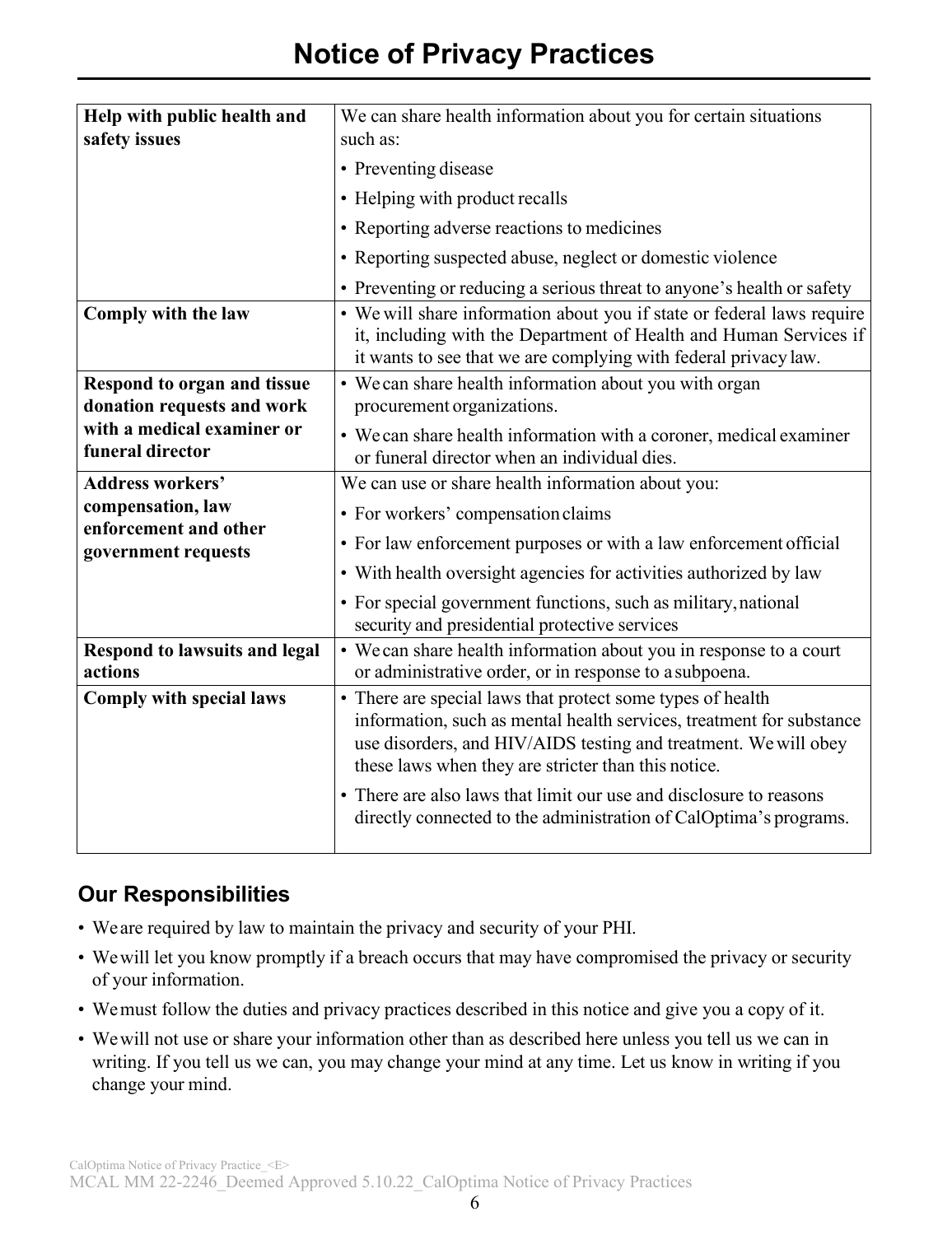### **Changes to the Terms of This Notice**

CalOptima reserves the right to change its privacy notice and the ways we keep your PHI safe. If that happens, we will update the notice and notify you. We will also post the updated notice on our website.

### **How to Contact Us to Use Your Rights**

If you want to use any of the privacy rights explained in this notice, please write us at:

**Privacy Officer** CalOptima 505 City Parkway West Orange, CA 92868 **1-888-587-8088** (TTY **711**)

Or call CalOptima's Customer Service department at: **1-714-246-8500**

Toll-free: **1-888-587-8088** (TTY **711**)

If you believe that we have not protected your privacy and wish to file a complaint or grievance, you may write or call CalOptima at the address and phone number above. You may also contact the agencies below:

#### **California Department of Health Care Services**

Privacy Officer C/O: Office of HIPAA Compliance Department of Health Care Services P.O. Box 997413, MS 4722 Sacramento, CA 95899-7413 Email: privacyofficer@dhcs.ca.gov Phone: 1-916-445-4646 Fax: 1-916-440-7680

#### **U.S. Dept. of Health and Human Services**

Office for Civil Rights Regional Manager 90 Seventh St., Suite 4-100 San Francisco, CA 94103 Email: OCRComplaint@hhs.gov Phone: 1-800-368-1019 Fax: 1-415-437-8329 TDD: 1-800-537-7697

### **Use Your Rights Without Fear**

CalOptima cannot take away your health care benefits nor do anything to hurt you in any way if you choose to file a complaint or use any of the privacy rights in this notice.

This notice applies to all of CalOptima's health care programs.